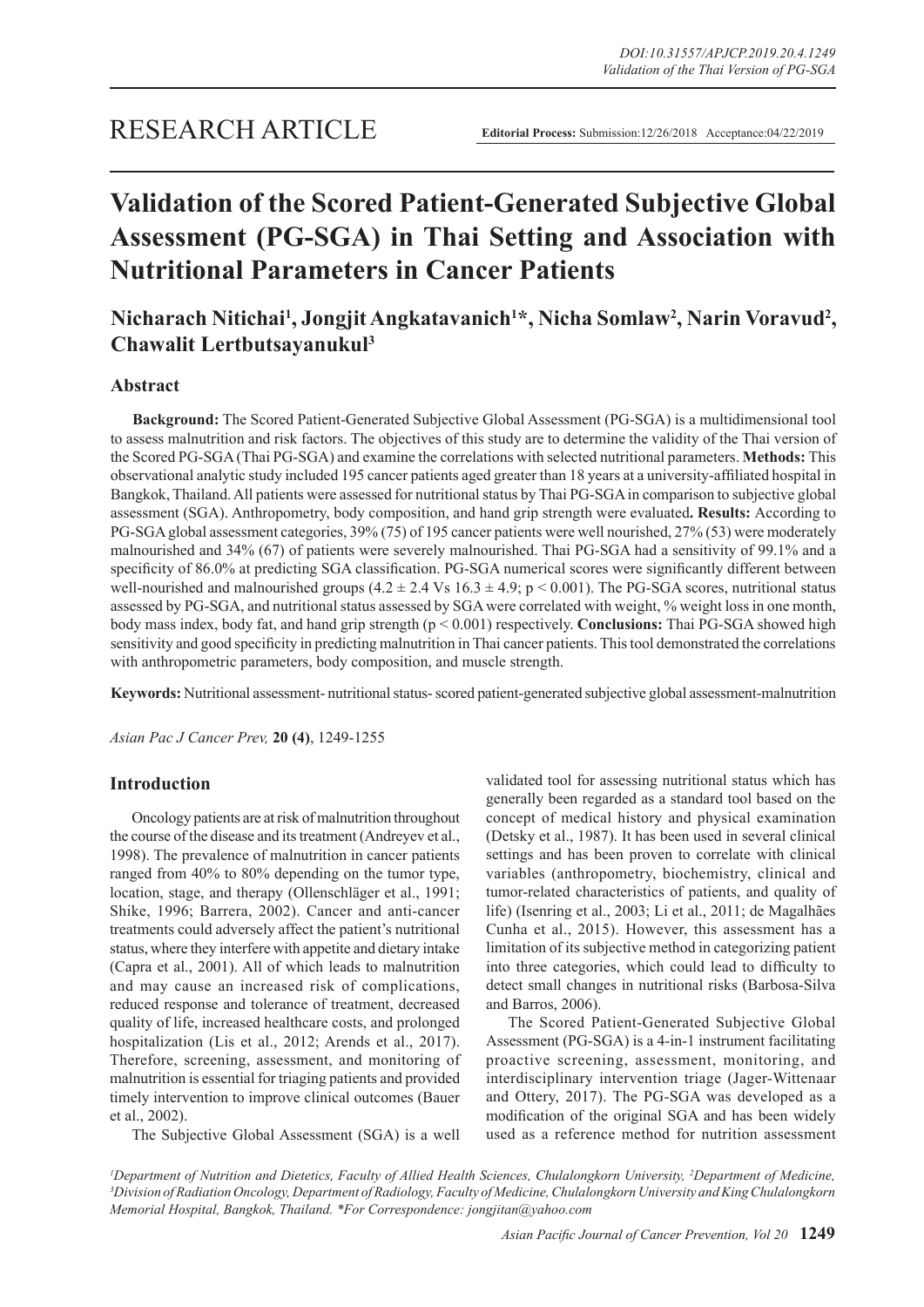#### *Nicharach Nitichai et al*

in oncology patients (Bauer et al., 2002; Isenring et al., 2003; Jager-Wittenaar and Ottery, 2017). The scored PG-SGA consists of 2 components. Firstly, the patient-generated component was designed to be completed by patient. It incorporates four boxes on weight history, food intake, nutrition impact symptoms, and activities/function. These components are officially known as the PG-SGA Short Form and to reflect about 80-90% of the total PG-SGA score (Ottery, 1996). Secondly, professional component includes 5 Worksheets addressing scoring the percentage of weight loss, disease and its relation to nutritional requirements, metabolic demand, physical examination, and the global category rating. The professional component was developed to be filled by the healthcare professionals (Ottery, 1996). In addition, the PG-SGA provides a numerical scoring system which helps prioritizing patients to receive urgent interventions matched with their symptoms based on nutritional triage recommendations and monitoring changes in nutritional risks (Soeters et al., 2008; Sealy et al., 2016; Jager-Wittenaar and Ottery, 2017; Ottery, 2015). The advantages of the PG-SGA are not only reducing time for patient interaction and shortening clinic flow but also potentially allowing proactive prevention of malnutrition by identifying and triaging for necessary interventions (Jager-Wittenaar and Ottery, 2017).

Recently, the Thai version of the Scored PG-SGA (Thai PG-SGA) was officially established which included multiple translation processes according to the principles of good practice by the International Society for Pharmacoeconomics and Outcomes Research (ISPOR) (Wild et al., 2005). It was tested in cancer patients and healthcare professionals with the supervision of copyright holder and an international expert on translation and cultural adaptation of the PG-SGA. The results showed it has conceptual equivalence to the original English PG-SGA and considered easy to use and comprehensible by cancer patients and healthcare professionals (Nitichai et al., 2018). Utilization of this tool in each own country's language could better reflect nutrition status of cancer patients as well as promote meta-analysis and inter-country comparison of nutrition status in cancer patients since the Scored PG-SGA was translated and culturally adapted to several languages (Jager-Wittenaar and Ottery, 2017). Nonetheless, at present, the validity of Thai PG-SGA and its association with important clinical parameters has not been assessed.

The aims of this study were to validate Thai PG-SGA by comparing with SGA in categorizing nutritional status of cancer patients and evaluate the association of this tool with anthropometry, body composition, and hand grip strength.

# **Materials and Methods**

This study was a cross-sectional design to validate the Thai version of the Scored PG-SGA with the SGA in assessing nutritional status in cancer patients and concurrently analyze the relationship of the assessment outcomes with body weight, body mass index, percentage of weight loss, percentage of body fat, muscle mass, and hand grip strength.

#### *Participants*

Cancer patients at the outpatient and the inpatient departments of Division of Therapeutic Radiation and Oncology, King Chulalongkorn Memorial Hospital, Bangkok, Thailand were recruited into the study by convenience sampling between February and April 2017. Eligibility criteria were as follows: age greater than 18 years, having anticancer treatment (chemotherapy and/or radiotherapy and/or surgery), and agreed to participate in the study. Patients having physical limitation or cognitive impairments, being pregnant, or being unable to read and write in Thai, were excluded.

The study was approved by the Institutional Review Board of the Faculty of Medicine, Chulalongkorn University (COA No. 603/2016, IRB No. 259/59). All eligible participants were informed about the study protocol and gave their written consent before participating in the study.

#### *Nutritional assessment*

The nutritional status of all cancer patients was assessed using Thai PG-SGA (Nitichai et al., 2018) and SGA (Detsky et al. 1987) by a trained dietitian experienced in using both tools. In the evaluation process, the trained dietitian applies strict criteria to the standard protocols and making measurements with great care in categorizing nutritional status by PG-SGA and SGA. The details of category rating and numerical scoring system of PG-SGA and SGA were addressed by Jager-Wittenaar (2017) and Detsky (1987) respectively. Permission by copyright owner of PG-SGA and SGA were granted. Thai PG-SGA is now available at www.pt-global.org. Each patient was either classified as well nourished (category A), moderately malnourished or suspected of being malnourished (category B), or severely malnourished (category C). The total score of PG-SGA were the sum of scores from patient-generated component and professional component, where the higher score indicating higher severity of malnutrition. The score of 0-1 suggests no intervention required, 2-3, educating patient and family is recommended, 4-8, requiring intervention as indicated by symptoms, and the score of 9 or more implying critical need for intervention. The score was also affected by age, diagnosis, and stages of cancer. These factors were retrieved from medical records.

#### *Anthropometric assessment*

Body weight (kg), body fat  $(\%)$  and muscle mass (kg) were measured by a bioelectrical impedance analysis (BIA) machine (Tanita™ Body Composition Monitor, BC 545 model). The body weight was recorded in kilogram to the nearest 0.1 kg. A stadiometer was used for measuring height and recorded in centimeter to the nearest 0.1 cm. Body mass index was calculated as body weight in kg per height in  $m^2$  (kg/m<sup>2</sup>). The anthropometric measurement was evaluated by the same researcher throughout the study.

#### *Functional assessment*

Hand grip strength (HGS) was measured using a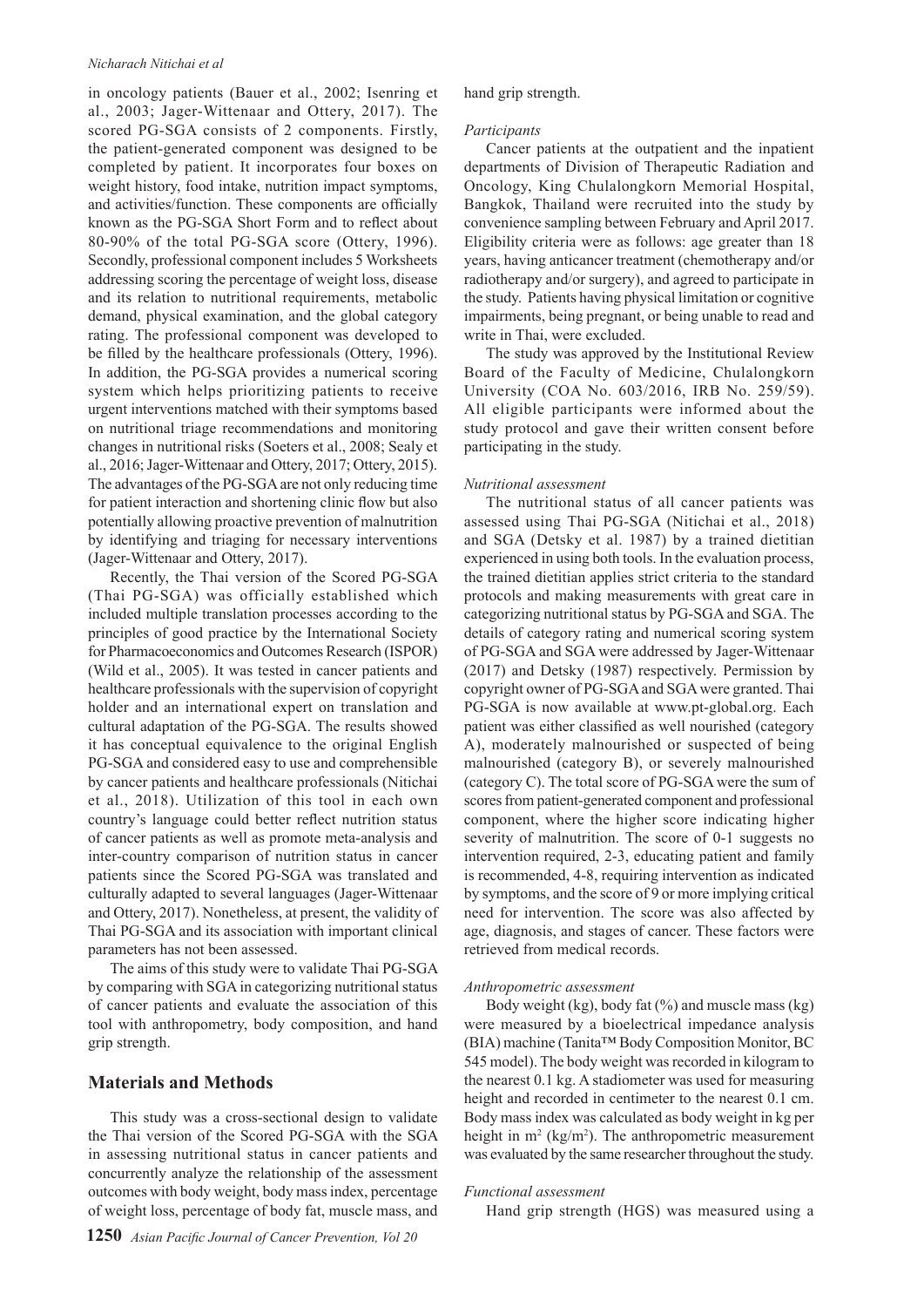mechanical grip dynamometer (T.K.K. 5001 Grip A). All study patients performed the test while sitting comfortably with the arm by their side of the body and the elbow flex at 90°. The test was administered with the dominant hand. The patients squeezed the handgrip dynamometer as hard as possible for three consecutive measurements with a 30 seconds rest period between each squeeze to allow for optimal recovery. The mean of the three trials were used as the output measure for the test. All measurements were performed by the same investigator to avoid interobserver variation.

#### *Statistical analysis*

All data were analyzed using the Statistical Package for the Social Sciences (SPSS) version 22.0 for Windows. Descriptive statistics were reported as frequency, percentage, mean  $\pm$  standard deviation (SD) or median and interquartile range. A contingency table was used to determine the sensitivity, specificity, and predictive value of the Thai version PG-SGA compared to SGA. Data between well-nourished and malnourished group were compared. The continuous clinical variables with normal distribution (body weight, BMI, % weight loss, body fat, handgrip strength, PG-SGA scores) and skewed distribution (age and muscle mass) were analyzed by independent t-test and Mann-Whitney U test respectively. Chi-square tests were used for categorical clinical variables. Correlations between PG-SGA scores, nutritional status classified by PG-SGA/SGA and clinical variables were reported as the Pearson correlation coefficient and Spearman's rho correlation. The strength of the correlation for the absolute value of r: 0.00 - 0.19 "very weak", 0.20 - 0.39 "weak", 0.40 - 0.59 "moderate", 0.60 - 0.79 "strong", and 0.80-1.00 "very strong". A p-value < 0.05 was considered statistically significant.

### **Results**

# *Clinical characteristics and prevalence of malnutrition of study participants*

A total of 195 cancer patients were recruited. There were more females (63%) than males (37%), with median age of 58 years old. The majority of patients were diagnosed with breast cancer, followed by head and neck cancer. According to Thai PG-SGA, 75 (39%) of patients were well-nourished (PG-SGA A), 53 (27%) were moderately/suspected malnutrition (PG-SGA B) and 67 (34%) were severely malnutrition (PG-SGA C). Detailed patient characteristics classified by PG-SGA categories are shown in Table 1.

# *Comparison of clinical variables between well-nourished and malnourished patients*

Malnourished cancer patients had significantly higher average percentage of weight loss in one month and lower handgrip strength compared to those who classified as well-nourished ( $p \le 0.001$ ). On the contrary, actual body weight, BMI, % body fat and muscle mass did not differ between well-nourished and malnourished patients. Moreover, the mean PG-SGA scores were significantly higher in malnourished group  $(16.3 \pm 4.9)$ 

than well-nourished group  $(4.2 \pm 2.4)$  (Table 1).

#### *Validity of the Thai version of the Scored PG-SGA*

The ability of the Thai version of the Scored PG-SGA to predict SGA is shown in Table 2. The contingency table showed 108 (55.38%) of 195 cancer patients were correctly classified as malnourished by PG-SGA (true positive, TP) and 74 (37.95%) of patients were correctly identified as well-nourished (true negative, TN). Moreover, there were few patients misclassified as malnourished (false positive, FP) and well-nourished patients (false negative, FN). The Thai version of the Scored PG-SGA had a sensitivity of 99% and a specificity of 86%. The positive predictive value and negative predictive value were 90.0% and 98.7% respectively. The accuracy of the Thai version of the Scored PG-SGA was 93.3%.

# *Association between PG-SGA scores, nutritional status and clinical variables*

Table 3 summarizes the correlations between PG-SGA scores, nutritional status classified by PG-SGA/SGA and clinical variables. There was a strong and significant positive correlation between the nutritional status assessed by the PG-SGA and SGA ( $r=0.87$ ,  $p < 0.001$ ). A strong and significant positive correlation also found between PG-SGA numerical scores and nutritional status assessed by PG-SGA ( $r= 0.84$ ,  $p < 0.001$ ) and SGA ( $r= 0.82$ ,  $p < 0.001$ ).

For the anthropometric assessment, percentage of weight loss in one month had positive correlation with PG-SGA scores ( $r=0.66$ ,  $p < 0.001$ ), nutritional status assessed by PG-SGA and SGA (r=0.54, 0.50, p < 0.001). In contrast, actual body weight, BMI, and % body fat showed inverse correlation with PG-SGA scores, nutritional status assessed by PG-SGA and SGA. In addition, functional assessment by handgrip strength showed negative correlation with PG-SGA scores, nutritional status identified by PG-SGA and SGA.

# **Discussion**

This was the first study to determine the validity of the official Thai translation and cultural adaptation PG-SGA in predicting malnutrition as compared to SGA in terms of sensitivity and specificity. Thai PG-SGA was shown to be valid at identifying malnutrition among Thai cancer patients. The results are consistent with Bauer et al., (2002) who stated that the Scored PG-SGA had 98% sensitivity and 82% specificity when compared to SGA. This may be explained by the similarity of study design which was conducted in oncology setting and experience of dietitian in using the tool. When comparing with SGA as the gold standard, PG-SGA seems to have a lower specificity may be due to the scores obtained from the nutrition impact symptoms and other factors (box 3). In this part, any symptoms affecting eating that patient reports get scored and all points are additive (maximum 24 points in this section) (Jager-Wittenaar and Ottery, 2017). These extensive range of symptoms provided by PG-SGA may identify more patients at risk of malnutrition. Being able to identify nutrition impact symptoms at the early stage could be beneficial for proactively preventing malnutrition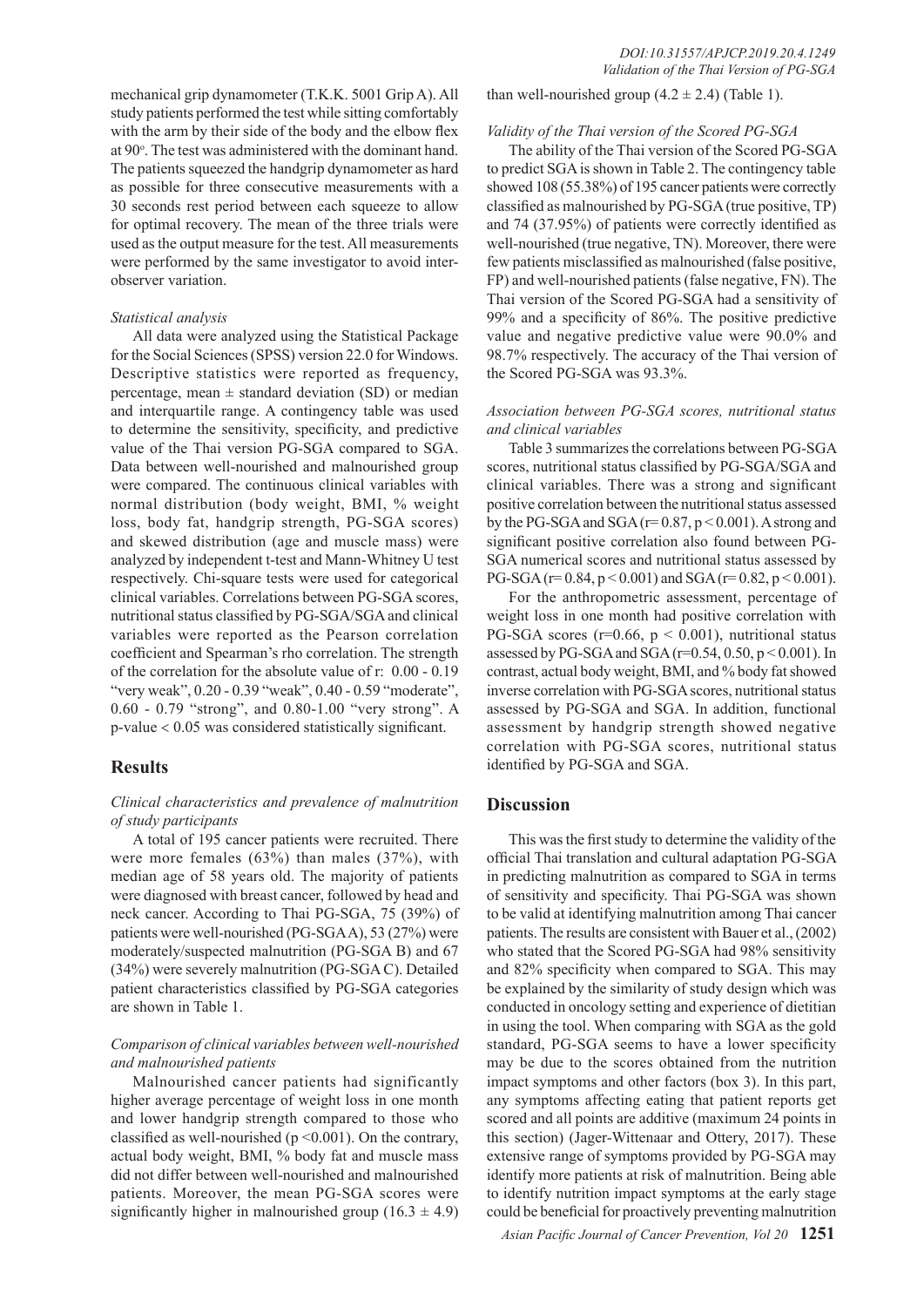# *Nicharach Nitichai et al*

| Clinical variables                | PG-SGA Global Assessment Categories |                                                                    |                     |                                     |  |  |
|-----------------------------------|-------------------------------------|--------------------------------------------------------------------|---------------------|-------------------------------------|--|--|
|                                   |                                     | Well-nourished patients Malnourished patients All patients (n=195) |                     |                                     |  |  |
|                                   | $(PG-SGAA)$                         | $(PG-SGA B+C)$                                                     |                     |                                     |  |  |
| Age (years)                       | 57                                  | 58                                                                 | 58                  | $0.776$ <sup>a</sup>                |  |  |
|                                   | $(47.0 - 65.0)$                     | $(47.0 - 64.8)$                                                    | $(47.0 - 65.0)$     |                                     |  |  |
| Gender (Male/Female)              | 75 (17/58)                          | 120(56/64)                                                         | 195 (73/122)        | $0.001*,$                           |  |  |
| Primary tumor localization; n (%) |                                     |                                                                    |                     | $< 0.001$ <sup>*</sup> , b          |  |  |
| <b>Breast</b>                     | 35(67.3)                            | 17(32.7)                                                           | 52(26.7)            |                                     |  |  |
| Head and neck                     | 16(33.3)                            | 32(66.7)                                                           | 48 (24.6)           |                                     |  |  |
| Gynecologic                       | 6(24.0)                             | 19(76.0)                                                           | 25(12.8)            |                                     |  |  |
| Digestive/ gastrointestinal       | 3(12.5)                             | 21(87.5)                                                           | 24(12.3)            |                                     |  |  |
| Respiratory                       | 2(18.2)                             | 9(81.8)                                                            | 11(5.6)             |                                     |  |  |
| Neurologic                        | 1(11.1)                             | 8(88.9)                                                            | 9(4.6)              |                                     |  |  |
| Genitourinary                     | 4(50.0)                             | 4(50.0)                                                            | 8(4.1)              |                                     |  |  |
| Musculoskeletal                   | 2(33.3)                             | 4(66.7)                                                            | 6(3.1)              |                                     |  |  |
| Endocrine                         | 5(83.3)                             | 1(16.7)                                                            | 6(3.1)              |                                     |  |  |
| Others $\ddagger$                 | 1(20.0)                             | 4(80.0)                                                            | 5(2.6)              |                                     |  |  |
| Unknown primary organ             | 0(0.0)                              | 1(100.0)                                                           | 1(0.5)              |                                     |  |  |
| Stage of cancer; n (%)            |                                     |                                                                    |                     | $0.003$ *, b                        |  |  |
| Stage 0                           | 0(0.0)                              | 1(100.0)                                                           | 1(0.5)              |                                     |  |  |
| Stage I                           | 11(78.6)                            | 3(21.4)                                                            | 14(7.2)             |                                     |  |  |
| Stage II                          | 11(47.8)                            | 12(52.2)                                                           | 23(11.8)            |                                     |  |  |
| Stage III                         | 16(44.4)                            | 20(55.6)                                                           | 36(18.5)            |                                     |  |  |
| Stage IV                          | 20(26.7)                            | 55 $(73.3)$                                                        | 75 (38.5)           |                                     |  |  |
| Unknown stage                     | 17(37.0)                            | 29(63.0)                                                           | 46(23.6)            |                                     |  |  |
| Actual body weight (kg)           | $60.6 \pm 13.9$                     | $52.4 \pm 10.6$                                                    | $55.6 \pm 12.5$     | 0.226                               |  |  |
| BMI $(kg/m2)$                     | $24.4 \pm 4.7$                      | $20.0 \pm 3.8$                                                     | $21.7 \pm 4.7$      | 0.230                               |  |  |
| Weight loss in 1 month $(\%)$     | $0.5 \pm 1.6$                       | $6.0 \pm 8.0$                                                      | $3.9 \pm 6.9$       | $0.001$ <sup>*</sup> , <sup>c</sup> |  |  |
| Body fat (%)                      | $30.8 \pm 9.3$                      | $20.7 \pm 10.5$                                                    | $24.8 \pm 11.2$     | 0.544                               |  |  |
| Muscle mass (kg)                  | $36.5(33.2 - 41.9)$                 | $36.6(32.9 - 41.8)$                                                | $36.6(33.0 - 41.8)$ | $0.728$ $^{\rm a}$                  |  |  |
| Hand grip strength (kg)           | $23.8 \pm 6.9$                      | $20.0 \pm 8.1$                                                     | $21.5 \pm 7.9$      | $0.001$ <sup>*</sup> , <sup>c</sup> |  |  |
| PG-SGA numerical scores           | $4.2 \pm 2.4$                       | $16.3 \pm 4.9$                                                     | $11.7 \pm 7.2$      | $0.001$ <sup>*</sup> , <sup>c</sup> |  |  |

|  | Table 1. Clinical Variables for Cancer Patients as Classified by PG-SGA Global Assessment Categories |  |  |  |  |
|--|------------------------------------------------------------------------------------------------------|--|--|--|--|
|  |                                                                                                      |  |  |  |  |

Data are presented as mean ± standard deviation number, or median (25th and 75th percentile in brackets); PG-SGA: Patient-Generated Subjective Global Assessment, BMI: body mass index; a, p-values are for comparisons between well-nourished and malnourished patients using Mann-Whitney-U test; b, p-values are for comparisons between well-nourished and malnourished patients using Chi-square; c, p-values are for comparisons between well-nourished and malnourished patients using Independent t-test; ‡, Neck lymph node/ Thymus gland/ Skin cancer; \*, p value  $< 0.05$ .

allowing timely intervention during cancer and anti-cancer treatments. Another possibility for the difference between PG-SGA and SGA is the contribution of the assessment of weight change where weight information in PG-SGA is addressed along a continuum – 6 months (chronic), 1 month (intermediate), and past two weeks (acute) change but that of SGA change is assessed at 2 time-points, only

in the past 6 months and 2 weeks.

The prevalence of malnutrition assessed by Thai PG-SGA was high (62%) probably due to the severity of cancer in majority of malnourished patients and inclusion of hospitalized cancer patients. The study findings indicated that cancer patients with advanced stage had a higher prevalence of malnutrition which was comparable

| Table 2. Classification of Nutritional Status in 195 Patients with Cancer According to the Thai Patient-Generated |  |  |  |  |
|-------------------------------------------------------------------------------------------------------------------|--|--|--|--|
| Subjective Global Assessment (Thai PG-SGA) and Subjective Global Assessment (SGA)                                 |  |  |  |  |

| Thai PG-SGA      |                              | <b>SGA</b>                  |                    |
|------------------|------------------------------|-----------------------------|--------------------|
|                  | Malnourished $(SGA B+C)$     | Well-nourished (SGAA)       | Total              |
| Malnourished     | True positive $108$ (55.38%) | False positive $12(6.15\%)$ | All positive 120   |
| Non-malnourished | False negative $1(0.51\%)$   | True negative 74 (37.95%)   | All negative 75    |
| Total            | All with malnourished 109    | All with well-nourished 86  | Total patients 195 |
|                  |                              |                             |                    |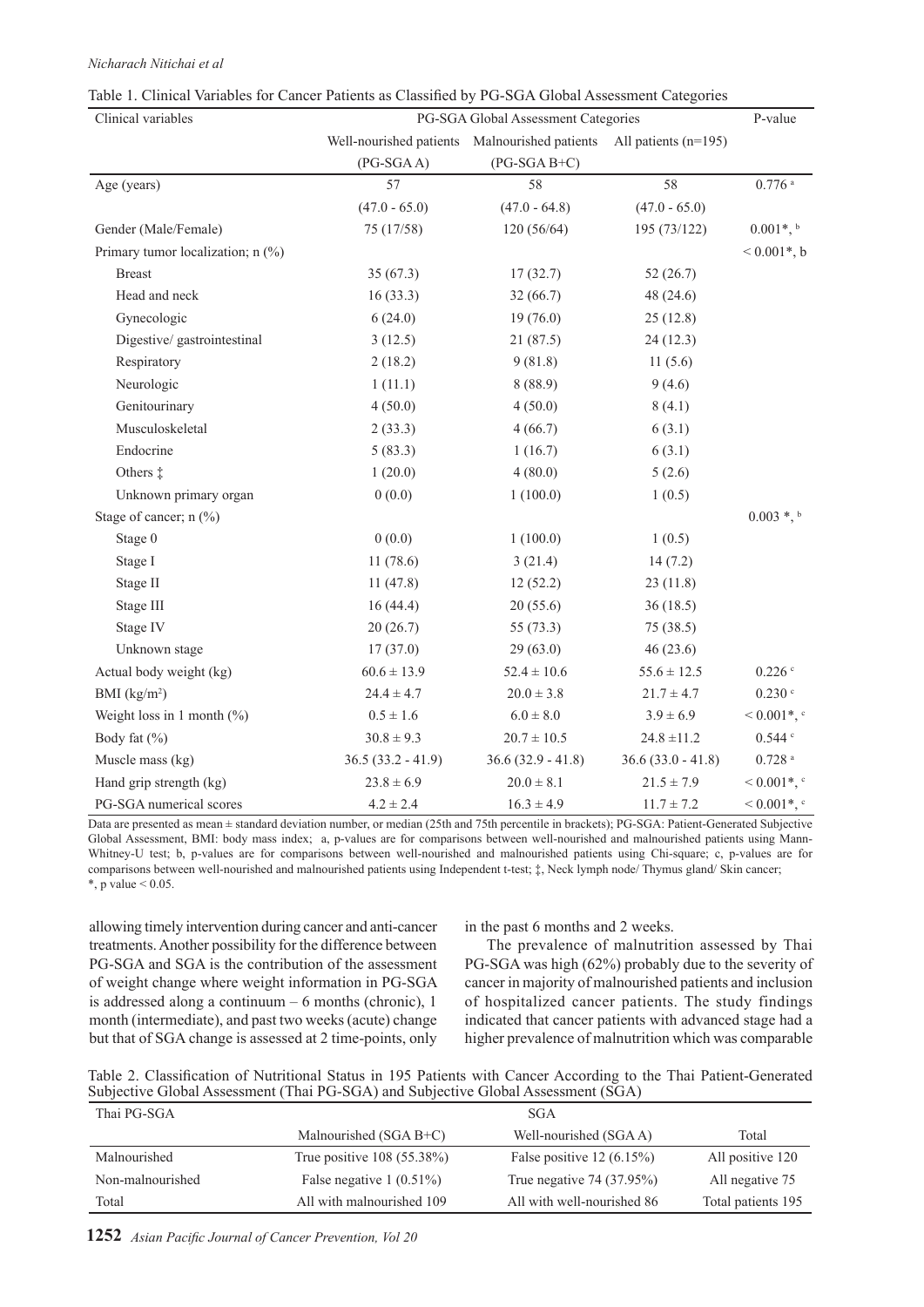| Clinical variables                  | PG-SGA numerical scores |                        | Nutritional status classified<br>by PG-SGA Category |                    | Nutritional status classified<br>by SGA Classification |                    |
|-------------------------------------|-------------------------|------------------------|-----------------------------------------------------|--------------------|--------------------------------------------------------|--------------------|
|                                     | $\mathbf{r}$            | p-value                | $\mathbf{r}$                                        | p-value            | r                                                      | p-value            |
| PG-SGA numerical scores             |                         | ٠                      |                                                     |                    |                                                        |                    |
| Nutritional status by PG-SGA        | 0.84                    | < 0.001 <sup>b</sup>   |                                                     |                    |                                                        |                    |
| Nutritional status by SGA           | 0.82                    | < 0.001 <sup>b</sup>   | 0.87                                                | $< 0.001$ b        |                                                        |                    |
| Actual body weight (kg)             | $-0.34$                 | $< 0.001$ <sup>a</sup> | $-0.36$                                             | $< 0.001$ b        | $-0.3$                                                 | $< 0.001$ b        |
| BMI $(kg/m2)$                       | $-0.45$                 | $< 0.001$ <sup>a</sup> | $-0.48$                                             | $< 0.001$ b        | $-0.44$                                                | $< 0.001$ b        |
| $\%$ Weight loss in 1 month $(\%$ ) | 0.66                    | $< 0.001$ <sup>a</sup> | 0.54                                                | $< 0.001$ b        | 0.5                                                    | $< 0.001$ b        |
| Body fat $(\% )$                    | $-0.43$                 | $< 0.001$ <sup>a</sup> | $-0.46$                                             | $< 0.001$ b        | $-0.44$                                                | $< 0.001$ b        |
| Muscle mass $(kg)$                  | $-0.09$                 | $0.237$ <sup>a</sup>   | $-0.09$                                             | 0.224 <sup>b</sup> | $-0.03$                                                | 0.729 <sup>b</sup> |
| Hand grip strength (kg)             | $-0.34$                 | $< 0.001$ <sup>a</sup> | $-0.36$                                             | $< 0.001$ b        | $-0.3$                                                 | $< 0.001$ b        |

Table 3. Correlations between Measured Clinical Variables, PG-SGA Scores, and Nutritional Status Classified by PG-SGA/SGA

a, Pearson's correlation; b: Spearman's rho correlation

to the figure reported by Bauer et al., (2002) in which 76% of cancer patients were found to be malnourished as classified by PG-SGA.

In this study, mean PG-SGA scores were significantly higher in malnourished compared to well-nourished patients which was consistent with previous studies (Bauer et al., 2002; Laky et al., 2008; Gabrielson et al., 2013). The PG-SGA numerical scores showed positive correlation with nutritional status assessed by PG-SGA and SGA, in the anticipated direction.

The percentage of weight loss in one month was significantly higher in malnourished than well-nourished group. It also had significantly positive correlation with PG-SGA numerical scores, nutritional status assessed by PG-SGA and SGA. This finding was consistent with Bauer et al., (2002) which reported significant correlation between PG-SGA scores and % weight loss in 6 months  $(r= 0.31, p = 0.012)$ . Even though, the time interval of % weight loss of the present study is shorter, the results follow the same direction. In this study, actual body weight and BMI were not significantly different between well-nourished and malnourished patients. This was also reported by Gabrielson et al., (2013) that body weight was not significantly different between group ( $p = 0.218$ ). Another study conducted in 148 lung cancer patients also showed the same trend that body weight and BMI alone failed to identify malnutrition in the patients (Li et al., 2011). Actual body weight and BMI were negatively correlated with PG-SGA scores, nutritional status assessed by PG-SGA and SGA as expected. However, the findings indicated that BMI and body weight alone may have limitations in predicting malnutrition since malnourished cancer patients may have normal or overweight BMI range. Therefore, malnutrition can happen at any BMI while, in some cases, body fat could mask loss of lean body mass (Bauer et al., 2002; White et al., 2012).

Body composition analysis by BIA showed no significant difference of % body fat and muscle mass between well-nourished and malnourished patients. Similar results were found in study by Laky et al., (2008) with no significant difference of fat mass and fat-free mass between well-nourished and malnourished gynecologic cancer patients. In addition, % body fat was found

negatively correlated with PG-SGA scores, nutritional status classified by PG-SGA and SGA. Although the correlation of PG-SGA scores, and nutritional status identified by PG-SGA/SGA with muscle mass did not show statistical significance, the direction of the association demonstrated that the higher the PG-SGA scores and the degree of malnutrition, the lower the muscle mass.

Regarding functional assessment of upper extremities by hand grip dynamometer, it was found that well-nourished had significantly higher average HGS than malnourished patients. This is consistent with the finding in a prospective cross-sectional study conducted in 189 cancer patients to examine muscle strength that well-nourished patients had significantly higher HGS than malnourished ones  $(30.4\pm10.4 \text{ vs. } 22.9\pm11.1 \text{ kg})$  (Norman et al., 2010). The correlation analysis showed that HGS had significantly negative correlation with nutritional status assessed by both tools and PG-SGA scores. These data would suggest that the lower the hand grip strength, the higher the prevalence of malnutrition and PG-SGA scores. Similar trend was found in several previous studies. The study by Ozorio et al., (2017) in 101 gastrointestinal cancer patients found inverse correlation between HGS and PG-SGA ( $r = -0.52$ ). Another study by Flood (2014) conducted in 217 hospital patients reported negative correlation between HGS and PG-SGA scores  $(r = -0.292)$ , p < 0.001). HGS has advantages i.e. easy, non-invasive and most feasible bed side method, as well as an indicator of muscle function (Norman et al., 2011). Until now, there is no reliable and validate cutoff value of HGS available for cancer patients and there is no standard protocol for HGS assessment (Norman et al., 2011). This might limit the generalizability of study results since there are different methods in assessing HGS in terms of techniques used and types of instrument. In addition to malnutrition, there are various factors related to muscle weakness such as disease severity, comorbidities and medical treatments (Norman et al., 2011).

From these findings, the correlations between clinical variables and nutritional status assessed by both tools ranged from strong to weak correlations. The results revealed strong correlation between percentage of weight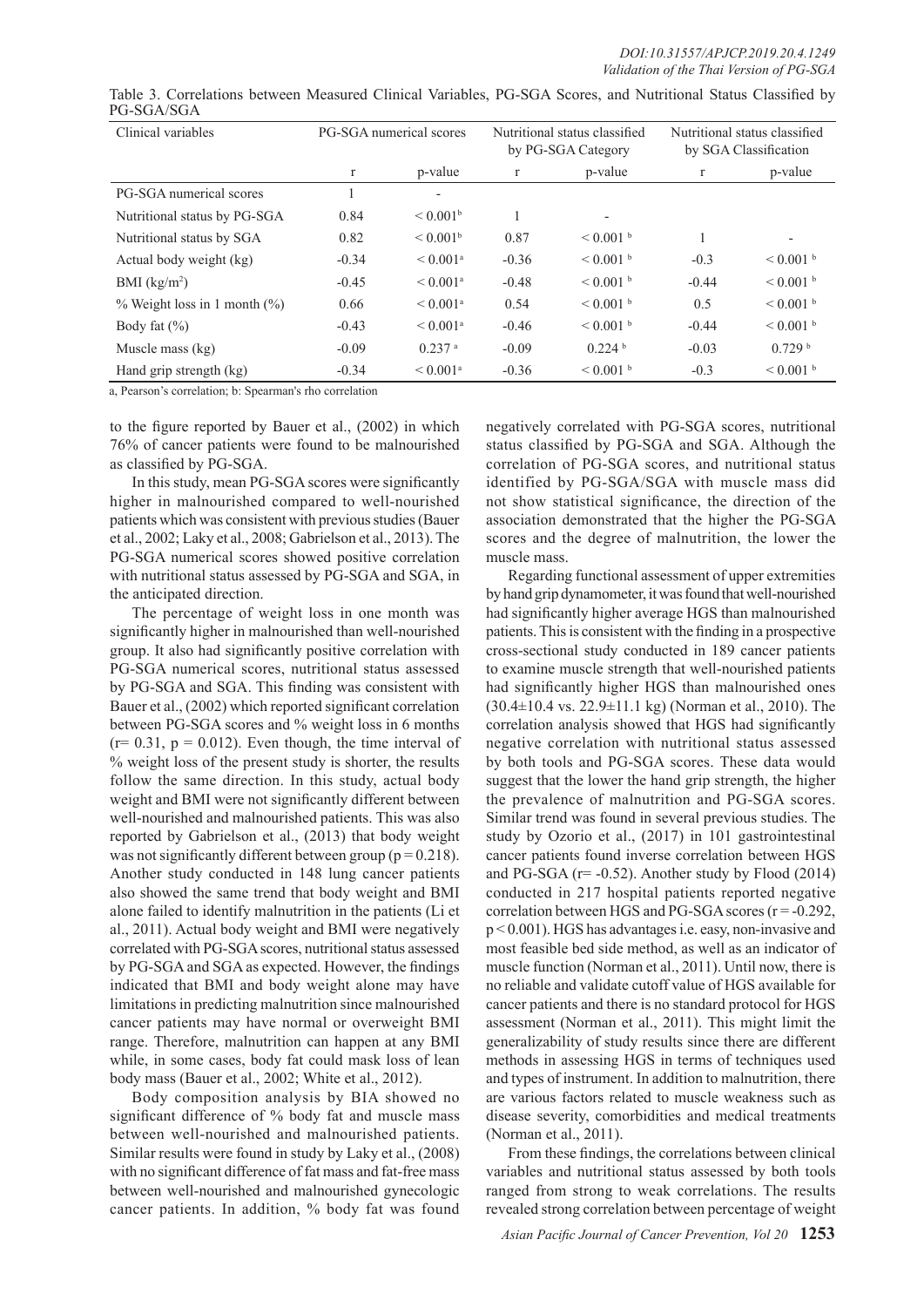#### *Nicharach Nitichai et al*

loss in one month and PG-SGA numerical scores and moderate correlation with nutritional status classified by PG-SGA/SGA. Therefore, percentage of weight loss in one month is shown to be significant clinical parameter, a better indicator than other clinical variables. The results also suggested that nutritional status could not be determined by using any single clinical parameter alone because each parameter has different limitation in nutrition assessment. Therefore, data collection from a variety of domains are necessary for nutrition assessment to determine appropriate diagnosis of malnutrition (Jensen et al., 2012). The systematic review showed that PG-SGA could serve as a nutritional assessment tool as it covers all components of the definitions of malnutrition as published by European Society for Clinical Nutrition and Metabolism (ESPEN) and the American Society for Parenteral and Enteral Nutrition (ASPEN) (Sealy et al., 2016). It also has several advantages as a nutritional instrument in comparison to SGA in terms of numerical scoring system rather than category. In addition, it provides extensive range of nutritional impact symptoms which often experienced by oncology patients (Bauer et al., 2002; Jager-Wittenaar and Ottery, 2017).

The strength of this study is that some clinical parameters were evaluated by anthropometric and functional assessment. In addition, there were various kinds of cancer patients with all cancer staging and treatment from both outpatient and inpatient department enrolled to the study.

The principal limitation of this study is the acquiring of participants by convenience sampling and the exclusion of cancer patients who had cognitive impairments and physical limitation that prevented them from completing the Scored PG-SGA. This limitation may influence the study results and limit the generalizability. Another potential limitation of this study is that the nutritional assessment was evaluated by trained dietitian only which may affect to the results. However, it avoids inter-rater variability. Further study is needed to assess interobserver reliability or reproducibility of Thai PG-SGA evaluation among health professionals by a standard method such as a test-retest model. More could be explored for validate the use of Thai PG-SGA in specific type of cancer as well as different treatment regimens. Currently, the Thai PG-SGA has only paper-based version. Development of an application-based tool may yield a better result in terms of reducing time spent, accuracy of PG-SGA score calculation, and convenience of data collection.

In conclusion, the results of this study suggest that Thai PG-SGA is a valid nutritional instrument in identifying malnutrition among cancer patients. This tool could serve as a suitable assessment method for cancer patients in Thailand. The nutritional status assessed by Thai PG-SGA is well correlated with percentage of weight loss in one month. The other clinical variables, while having a weak to moderate correlation, were also partially contribute to nutrition diagnosis. Therefore, the multidimensional tools which include assessment of various key clinical variables could be used to identify appropriate nutritional status.

### *Funding Statement*

This study was supported by the  $90<sup>th</sup>$  Anniversary of Chulalongkorn University Fund (Ratchadaphiseksomphot Endowment Fund)

#### *Statement conflict of Interest*

No conflict of interest in this study.

# **Acknowledgements**

We gratefully acknowledge the assistance of healthcare professionals at King Chulalongkorn Memorial Hospital for data collection. We also would like to thank all staff members of Department of Nutrition and Dietetics for support and encouragement.

#### **References**

- Andreyev HJN, Norman AR, Oates J, Cunningham D (1998). Why do patients with weight loss have a worse outcome when undergoing chemotherapy for gastrointestinal malignancies?. *Eur J Cancer*, **34**, 503-9.
- Arends J, Bachmann P, Baracos V, et al (2017). ESPEN guidelines on nutrition in cancer patients. *Clin Nutr*, **36**, 11-48.
- Barbosa-Silva MCG, Barros AJ (2006). Indications and limitations of the use of subjective global assessment in clinical practice: an update. *Curr Opin Clin Nutr Metab Care*, **9**, 263-9.
- Barrera R (2002). Nutritional support in cancer patients. *JPEN J Parenter Enteral Nutr*, **26**, 63-S71.
- Bauer J, Capra S, Ferguson M (2002). Use of the scored Patient-Generated Subjective Global Assessment (PG-SGA) as a nutrition assessment tool in patients with cancer. *Eur J Clin Nutr*, **56**, 779-85.
- Capra S, Ferguson M, Ried K (2001). Cancer: impact of nutrition intervention outcome-nutrition issues for patients. *Nutrition*, **17**, 769-72.
- de Magalhães Cunha C, de Jesus Sampaio E, Varjão ML, et al (2015). Nutritional assessment in surgical oncology patients: a comparative analysis between methods. *Nutr Hosp*, **31**, 916-21.
- Detsky AS, Baker J, Johnston N, et al (1987). What is subjective global assessment of nutritional status?. *JPEN J Parenter Enteral Nutr*, **11**, 8-13.
- Gabrielson DK, Scaffidi D, Leung E, et al (2013). Use of an abridged scored Patient-Generated Subjective Global Assessment (abPG-SGA) as a nutritional screening tool for cancer patients in an outpatient setting. *Nutr Cancer*, **65**, 234-9.
- Isenring E, Bauer J, Capra S (2003). The scored Patient-generated Subjective Global Assessment (PG-SGA) and its association with quality of life in ambulatory patients receiving radiotherapy. *Eur J Clin Nutr*, **57**, 305-9.
- Jager-Wittenaar H, Ottery FD (2017). Assessing nutritional status in cancer: role of the Patient-Generated Subjective Global Assessment. *Curr Opin Clin Nutr Metab Care*, **20**, 322-9.
- Jensen GL, Hsiao PY, Wheeler D (2012). Adult nutrition assessment tutorial. *JPEN J Parenter Enteral Nutr*, **36**, 267-74.
- Laky B, Janda M, Cleghorn G, Obermair A (2008). Comparison of different nutritional assessments and body-composition measurements in detecting malnutrition among gynecologic cancer patients. *Am J Clin Nutr*, **87**, 1678-85.
- Li R, Wu J, Ma M, et al (2011). Comparison of PG-SGA,